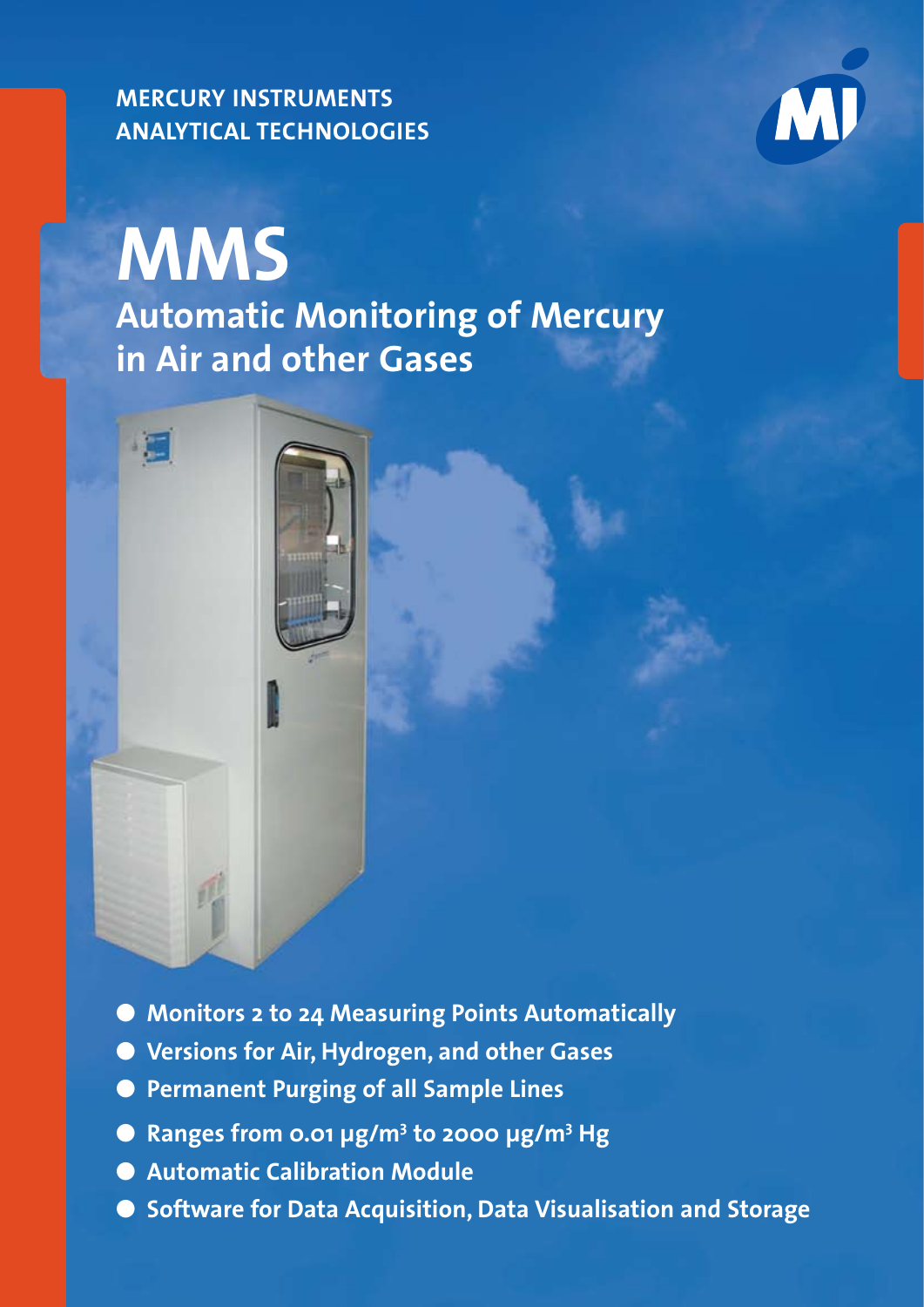#### **Benefits of the MMS Mercury Monitoring System:**

- **low maintenance demand**
- **no sensitivity for water vapor**
- **high stability of calibration**
- **quick response time**

#### **Function**

The sample is continuously drawn from each sampling point through special tubing to a heated multiplexer valve unit. One sample at a time is fed into the Mercury Vapor Monitor where the mercury concentration is measured. All sample lines are permanently purged with sample thus minimizing the response time of the system. By this method sample line lengths of 100 m and even more can be employed.

#### **System Design**

The MMS system basically comprises a multiplexervalve unit and a highly accurate and selective mercury detector. A bypass pump maintains a steady flow of sample through the sample filters, sample lines and multiplexer valves. Flow meters with optical alarm sensors guarantee that flow rates are stable. All components are installed inside a protective cabinet. A special version employing the Mercury UltraTracer UT-3000 as detector is available for concentrations in the sub-µg/m<sup>3</sup> range. Options like air conditioning assure reliable function of the system even under extreme climatic conditions.

#### **Data Output**

The analyzer unit can be connected to a PC with a serial cable or optionally with a fibre optic cable for operation under harsh industrial conditions.

Modbus or ethernet communication is available.

Stand-alone operation without connecting to a PC is also possible.



MMS: Installation of a 16-channel MMS in a chlor-alkali plant for cellroom monitoring

#### **Applications of the MMS:**

**Monitoring of mercury in**

- **chlor-alkali plants with mercury cells**
- **metallurgical industry**
- **fluorescent lamp production or recycling**
- **battery recycling plants**
- **contaminated sites**
- **natural gas industry**
- **hydrogen industry**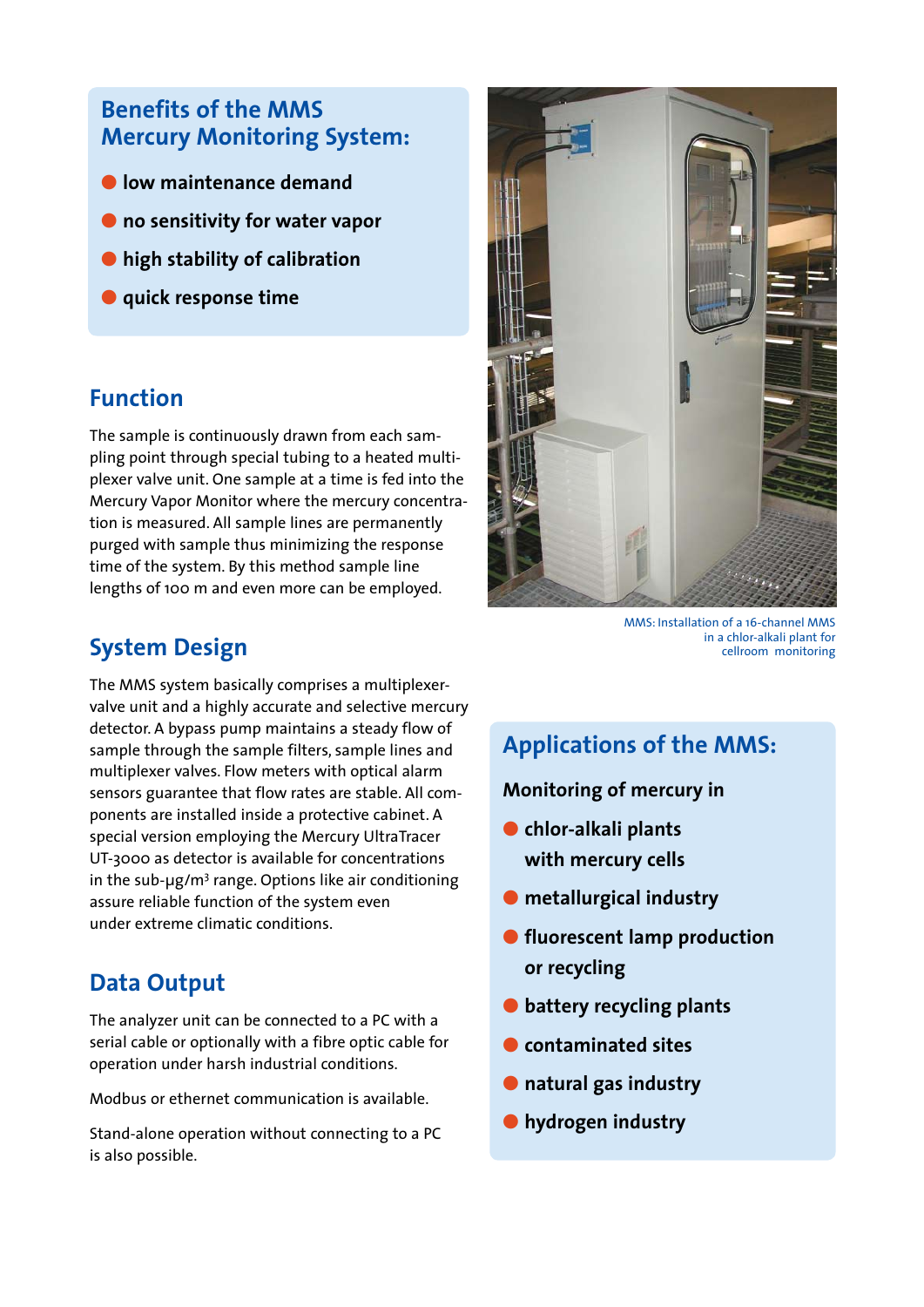#### **Software**

The MMS-Win software allows remote control of the analyzer-multiplexer system via PC. It provides information to the operator such as: mercury concentrations for each sample point, history of measurement results for each sample point, status of the system and calibration information.

Alarm thresholds, duration of measurement for each channel, zero adjustment, specific deactivation of measuring points, can be controlled from the PC.

The operator can interrupt any running measurement and select a sample point for immediate measurement. It is also possible to deactivate any sample point. Emission reports are created automatically and stored as text files andin EXCEL format.



MMS-WIN: customized main screen showing two eight channel systems

### **Self Diagnosis of the System**

The MMS software permanently checks the status of the system. Low flow of bypass stream or sample, plugging up of sample filters and photometer malfunctions are detected by the system and an error message is displayed. An optional calibration module allows automatic calibration checks and re-calibrations of the system. The calibration gas is generated bymercury vapor saturation of air and automatic dilution. . The mercury filling of the calibrator is for the whole lifetime of the instrument.

#### **Remote Control of the Analyzer System**

Alarm thresholds, duration of measurement for each channel, zero adjustment, specific deactivation of measuring points, may be controlled from the PC.

#### **Storage of Measuring Data**

Measurement data are stored on hard disk as ASCII- and EXCEL files. Filed data can be retrieved at any time as graphic diagrams. A friendly search function enables the user to find quickly data of selected time intervals or data exceeding a threshold value.



MMS Mercury Monitoring System installed at a hydrogen plant



MMS: Sample Gas Flow